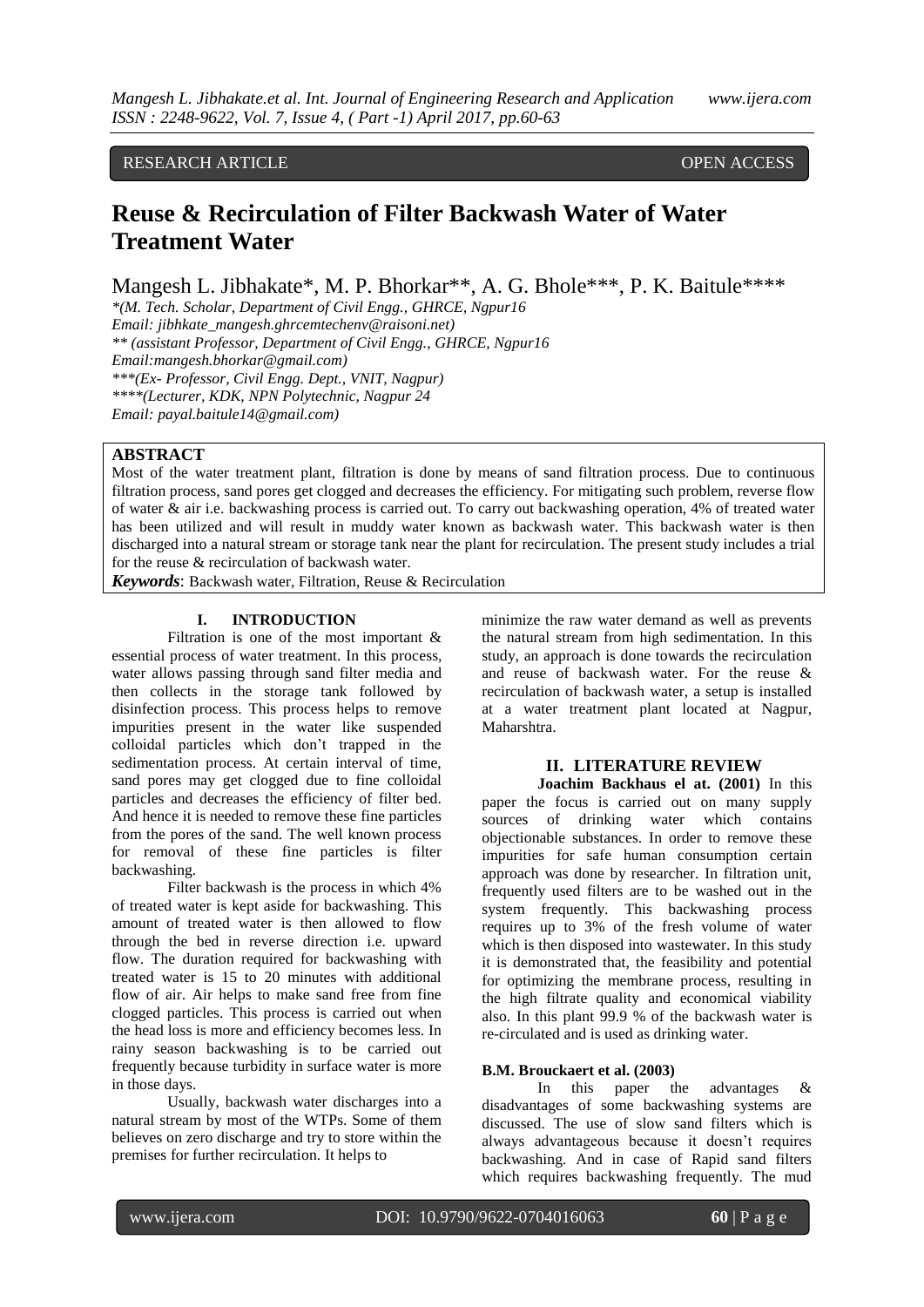balls are been formed in the filters if coarser media is used in this unit. The removal of mud balls can be possible when they form or can be break up. Upon use of Auxiliary wash to filters it is not necessary to clean the filters in a year or two. Or a possible solution incorporated is to replace the upper layer of filter. An approach was done by the author to increase the life of filter.

**Sagar Suman et al. (2012)** In this paper water treatment plant arises the problem of clogging of sand granular gravel media filters due to increase passage between particles & microorganism. To avoid such problem there is need of backwashing and these results in to loss of water. In most water treatment plant filter backwash water (FBWW) and clarified sludge water (CSW) are generated. The recycling of filter backwash water (FBWW) and clarified sludge water are generated. The recycling of filter backwash water (FBWW) and it give suitable treatment is possible in order to provide good quality of water quantity. The experiments performed with raw water (RW) and filter backwash water (FBWW) at Bhagirathi water treatment plant. The removal of dissolve organic carbon and total organic carbon was examined by filter backwash water 5-10 % with raw water. The result indicated by jar test for improvements in raw water quality is observed by recycling of FBWW with RW.

**Ishwar P. Patil et al. (2013)** In this paper the recycling of water is very important for life and then various treating technologies is used. These is most used for irrigation and various purposes to be used for industry level plant. In the recycle of the water to be purify then, it will be reused to the site of the project and in the same system for the municipal of water is also used for the recycling processes and this recycle of water is used in agriculture used and to checking the mechanism of the system of each unit. The turbidity is more then, it will use for irrigation purposes and normal range of turbidity then, to use manmade. In the greater amount of processes the purifying the water and daily uses this water is very important. The various advance technique of treating mechanism is used for this project and to the various scheme for water storage is important in the field. These are best way to be recycling processes and reuse of water for continuous system.

**Hanan A. Fouad at el. (2016)** In this paper re-use filter backwash water (FBWW) by introducing with raw water in the purification plant. About 10-15% water generated among purified water. The mixing ratio taken as 40% filter backwash water (FBWW) & 60% raw water. The main objective calculated the feasibility of reuse filter backwash water (FBWW)

introducing from the effluent filter backwash pipe of El-Giza water treatment plant(WTP). In water treatment plant available 48 rapid sand filter and for backwashing total water use 10%-15 % pump to the water treatment plant (WTP). Raw water and filter backwash water 10-50% of mixing ratio.

**L. Delgado et al. ( 2004)** In the water of new source is reclamation of water by reducing the phenomena of material. For the ground level of water to be converting a greater flow of demand of energy i.e. the desalination of water is formed. It is useful for the decreasing level of pollution of water from the raw water outflow in the system and to improve the system of environmental reason. To these waste water recycle and then reuse to the one place to another for various purposes to be used. In that case modified country to be a low prize of commonly usable of the phenomena and there are greater technologies is use for a modified system to the more energy is usable for these purpose. In these wastewater to be treating purpose technology is to be used.

#### **III. MATERIAL & METHODOLY**

This study involves the reuse & recirculation of backwash water of a Water Treatment Plant by fabrication a pilot scale unit at plant. The backwash water is stored in the sump which is within the premises of WTP and then usually re-circulated to aeration unit. But this process again increases the load on the treatment units after aeration. The study is an approach to treat the backwash water & recirculated through aeration unit. This will helps to minimize the load on further units.

| The fabricated unit includes |  |
|------------------------------|--|
|------------------------------|--|

| Sr.<br>No. | Unit                | Quantity | Capacity                  |
|------------|---------------------|----------|---------------------------|
|            | <b>Plastic Tank</b> |          | 200 litre                 |
|            | <b>Plastic Tank</b> |          | 300 litre                 |
| 3          | Flocculator         |          | Equipped with<br>4 blades |



**Fig.** Setup for Backwash water treatment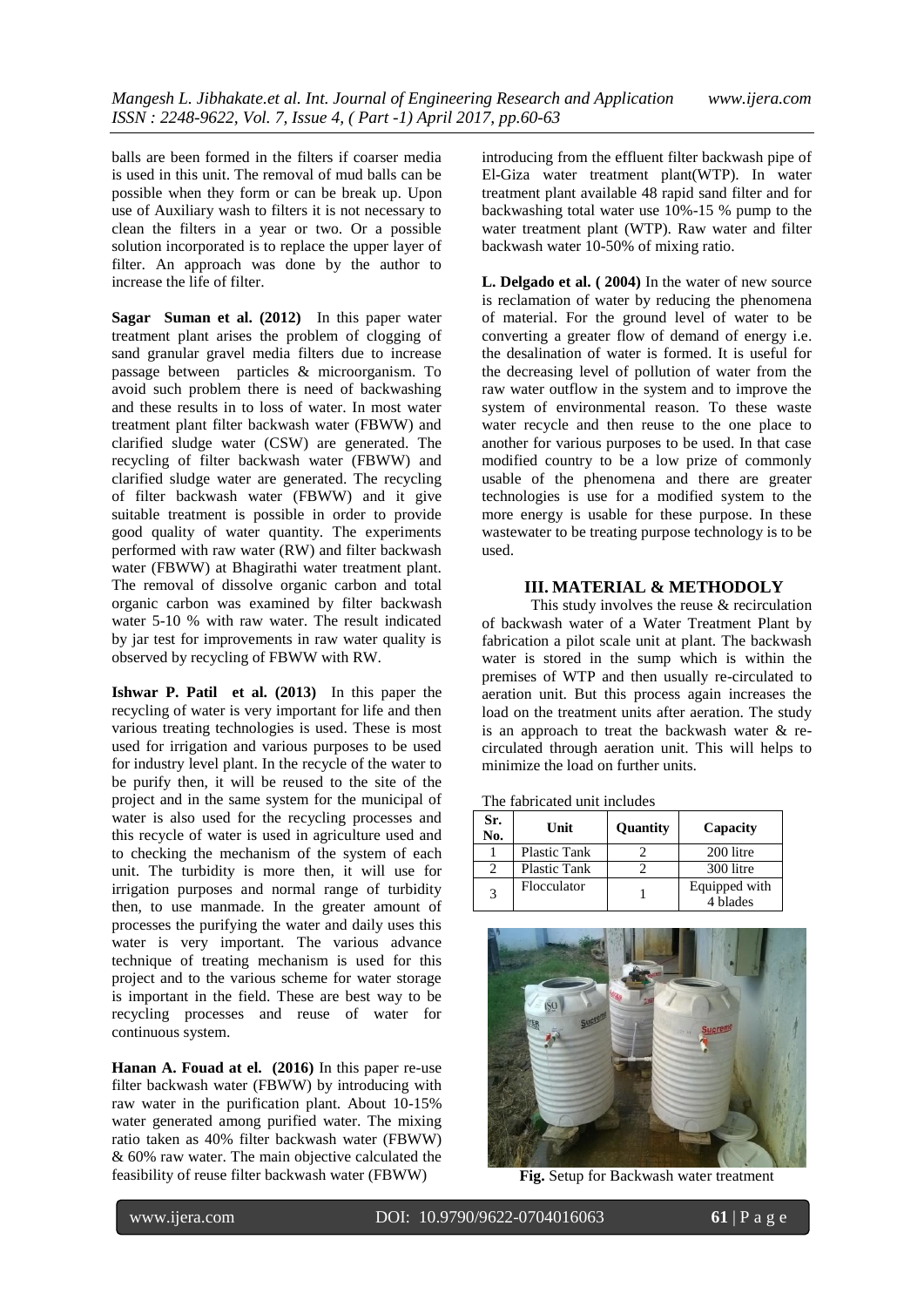The process of treatment includes collection of backwash in storage tank (plastic tank 1), then the water goes to next unit i.e. flocculation tank where PAC (poly aluminum chloride) dosing is done & flocculator is operated at 5 rpm for flocculation process. The detention time designed for this process 30 minutes for the flocculation. Then water allows to flow in next tank i.e. sedimentation tank (Plastic Tank 3 & 4, 600 liter capacity). Detention time in this unit is 2 to 2.5 hours. This allows the flocculated particles to settle down and the influent (clear water) is collected & transferred to the aeration tank. The flow rate was kept as 10 ltr/min (Description is as below). Calculation for Rate of flow:  $DT = V / Q$ Where,  $DT = Det$ ention time (20 Minutes)

 $V =$  Volume of tank (200 ltr) So,  $20 = 200 / Q$  $Q =$  Discharge (m<sup>3</sup>/Min) Rate of flow  $(Q) = 10$  lit/min

The analysis of the parameters like pH, turbidity, conductivity, TDS, alkalinity, temperature has been carried out for the raw water and filter backwash water. Analysis of treated water is also carried out for same parameter but focus was only on turbidity of backwash water. The study also includes the comparison of raw & treated water.

### **IV. RESULT & DISCUSSION**

The setup has given good efficiency in removal of turbidity form the backwash water. The results obtained for backwash water, flocculated water & treated water from the study are shown in graphical form-



**Fig:** pH values for rainy and winter season

In rainy season backwash water pH was 7.8 and in winter season pH were 8.2. Wherein in rainy season pH for flocculated water was 7.5 and in winter season it was 7.3. Finally in rainy season the pH of treated water was obtained as 7.3 and in winter season pH was 7.2. The pH value after treatment was very near to neutral state.



**Fig:** Turbidity values for rainy and winter season for backwash & treated water

In rainy season turbidity of backwash water is 102 NTU and in winter season turbidity is 42 NTU and for treated water in rainy season turbidity is 11 NTU and winter season turbidity is 7 NTU.



**Fig:** Conductivity values for rainy and winter season

In rainy season in backwash water Conductivity is 400 S/m and in winter season Conductivity is 375 S/m in treated water (rainy season) Conductivity is 260 S/m and winter season Conductivity is 270 S/m.



**Fig:** TDS values for rainy and winter season for backwash & treated water

In rainy season in backwash water TDS is more i.e 350 mg/l and for winter season TDS is 265 mg/l and